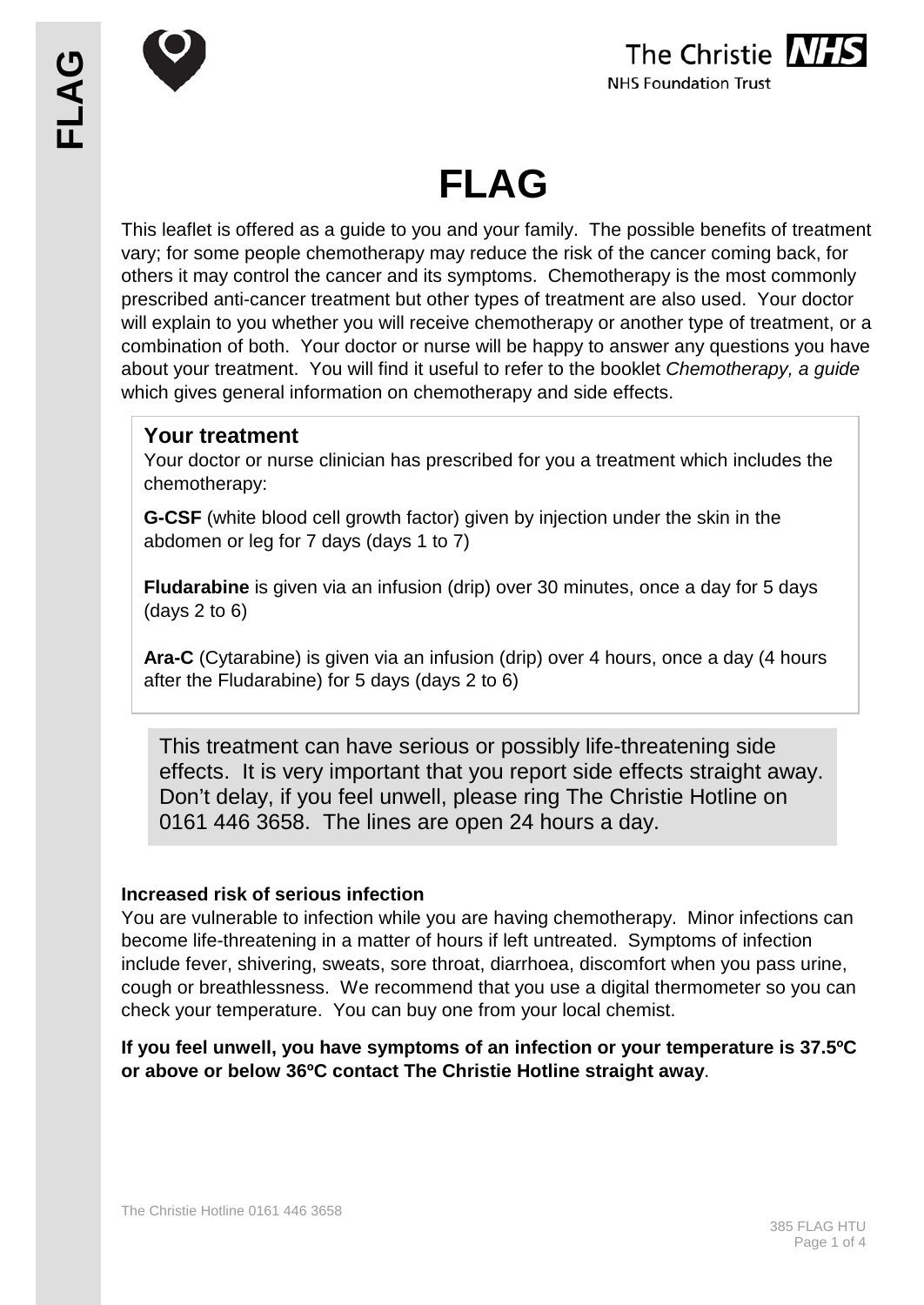# **Possible side effects**

Chemotherapy can cause many different side effects. Some are more likely to occur than others. Everyone is different and not everyone gets all the side effects. Most side effects are usually temporary, but in some rare cases they can be life-threatening. It is important to tell your hospital doctor or nurse about any side effects so they can be monitored and, where possible, treated.

You will have a routine blood test every day while you are in hospital to monitor the effects of the chemotherapy**,** but please tell your nurse if you experience any of the symptoms listed below.

# **Common side effects (more than 1 in 10)**

# • **Bruising or bleeding**

This treatment can reduce the production of platelets which help the blood clot. Let your doctor know if you have any unexplained bruising or bleeding, such as nosebleeds, bloodspots or rashes on the skin, and bleeding gums. You may need a platelet transfusion.

# • **Anaemia (low number of red blood cells)**

While having this treatment you may become anaemic. This may make you feel tired and breathless. Let your doctor or nurse know if these symptoms are a problem. You may need a blood transfusion.

# • **Eye irritation**

This is a known side effect of the Ara-C at the dose given in this treatment. We will give you eye drops to try to prevent this.

# • **Nausea and vomiting (sickness)**

The severity of this varies from person to person. Anti-sickness medication will be given along with your chemotherapy to prevent this. If you continue to feel or be sick, tell your nurse because your anti-sickness medication may need to be changed or increased.

# • **Hair loss**

Hair loss is usually total. The hair falls out gradually 10 to 14 days following your first course of treatment. The time scale varies from person to person. Please remember that this is a temporary side effect and your hair will grow back when your treatment is completed. If you would like an appointment with the wig service, this can be arranged for you. Ask the staff for a copy of the 'Wig Fitting Service'.

# • **Lethargy**

Some chemotherapy may make you feel tired and lacking in energy. It can be frustrating when you feel unable to cope with routine tasks. If you do feel tired, take rest when necessary. Gentle exercise such as walking can be beneficial.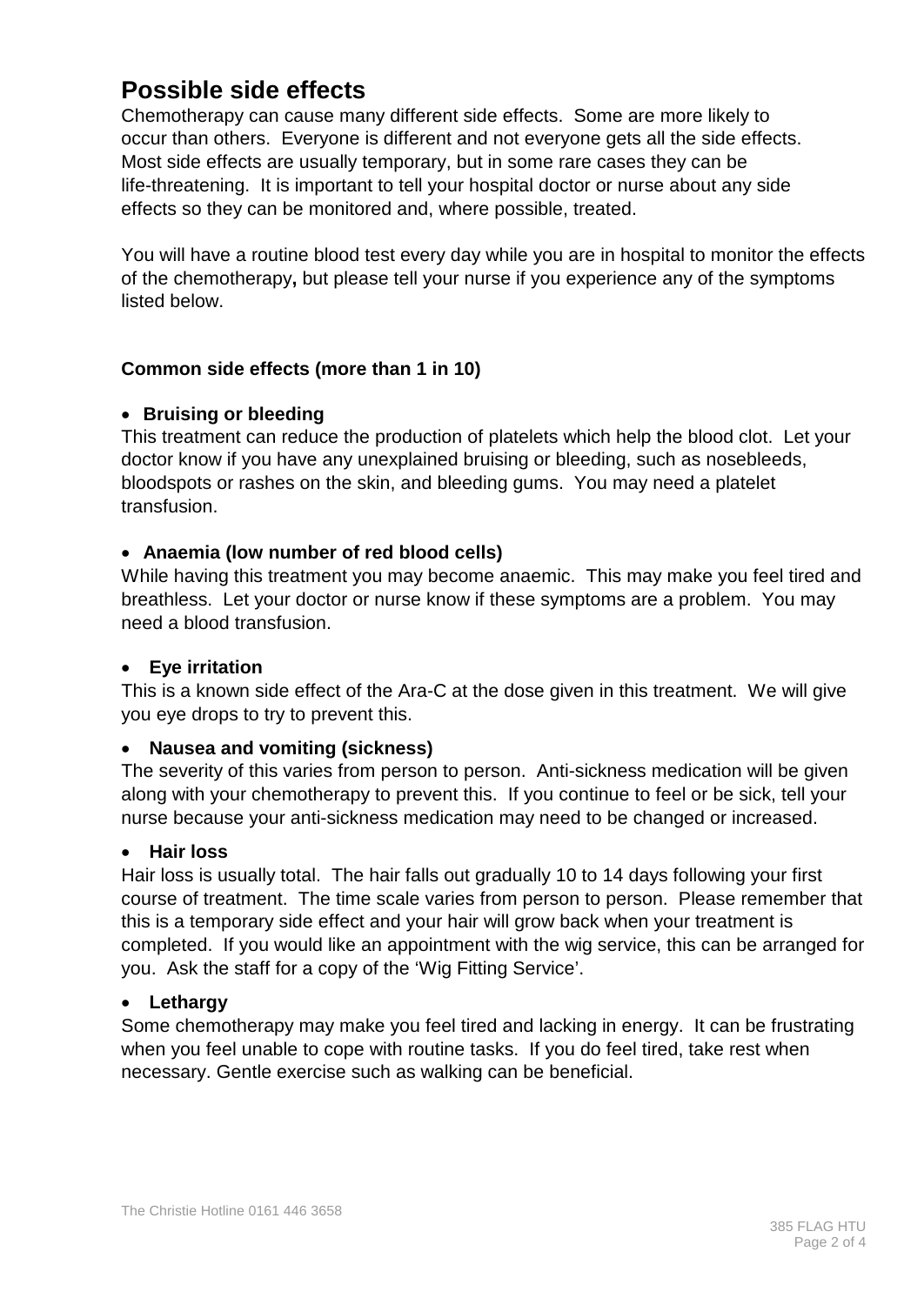# **Uncommon side effects (less than 1 in 10)**

• **G-CSF** can sometimes cause an aching sensation or pain in the bones, this can usually be controlled with a mild pain killer and will only last while you are having the injections.

• **Ara-C** can sometimes cause a syndrome that can result in some or all of the following: fever, weakness and aching in your muscles and bones, a rash and pain in the chest. This will not affect everyone and will disappear soon after the Ara-C infusions stop.

• **Fludarabine** can occasionally cause some feelings of agitation, confusion or visual disturbances. These are very rare but report anything unusual to your nurse or doctor.

• **Extravasation** is when chemotherapy leaks outside the vein. If you develop redness, soreness or pain at the injection site **at any time** please let us know straightaway.

#### • **Diarrhoea**

If this becomes a problem during or after your treatment, anti-diarrhoea tablets can be prescribed by your doctor. Ask the staff for a copy of 'Eating: Help Yourself' which has some useful ideas about diet when you are having treatment.

#### • **Sore mouth**

Your mouth may become sore or dry, or you may notice small mouth ulcers during this treatment. Drinking plenty of fluids and cleaning your teeth regularly and gently with a soft toothbrush can help to reduce the risk of this happening. We can prescribe a mouthwash for you to use during treatment. You can dilute this with water if your mouth is sore. Ask your doctor or nurse for further advice. There is also general mouth care information in the chemotherapy booklet. If you continue to have a sore mouth, please contact The Christie Hotline.

Occasionally during treatment you may experience a **strange taste**, sometimes described as metallic or bitter. A strongly flavoured sweet or mint will help to disguise this.

# **Rare side effects (less than 1 in 100)**

# • **Skin changes**

Sometimes as a result of the chemotherapy, your skin may appear **darker** in colour or lightly tanned, especially around the joints. This is known as hyperpigmentation. The skin will return to normal when treatment is finished. Some chemotherapy can make your skin more **sensitive to the sun** than usual. Sit in the shade, avoid too much sun and use a sunblock cream. Asian and African-Caribbean people may develop noticeable light patches on their skin.

# • **Transfusion-Associated graft-versus-host disease (TA-GvHD)**

Fludarabine causes a deficiency in the immune system, so when you have a transfusion of blood products you are at higher risk of developing TA-GvHD. TA-GvDH is a rare complication caused by the white blood cells in the transfused blood product. These white cells recognise you as 'foreign' and cause a severe rejection reaction. We can prevent this by giving you irradiated blood products. We will give you more information about TA-GvHD and irradiated blood products in a separate leaflet. Also, we will give you a card to keep with you that tells staff you need irradiated blood and platelets. Never be afraid to check when you are having a transfusion that it has been irradiated.